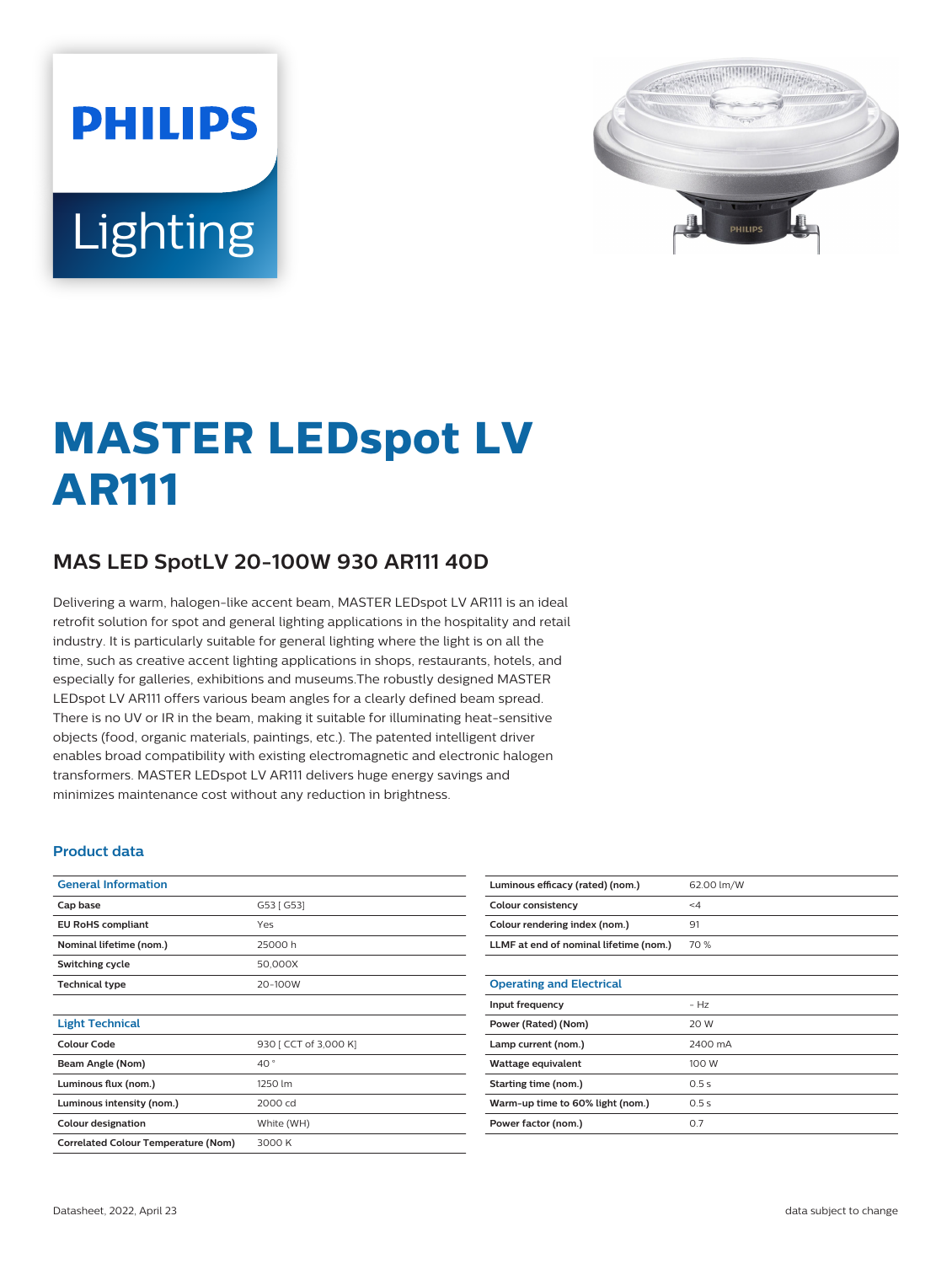#### **MASTER LEDspot LV AR111**

| Voltage (Nom)                   | ac electronic 12 V |
|---------------------------------|--------------------|
|                                 |                    |
| <b>Temperature</b>              |                    |
| T-Case maximum (nom.)           | 80 °C              |
|                                 |                    |
| <b>Controls and Dimming</b>     |                    |
| Dimmable                        | Yes                |
|                                 |                    |
| <b>Mechanical and Housing</b>   |                    |
| <b>Bulb shape</b>               | AR111              |
|                                 |                    |
| <b>Approval and Application</b> |                    |
| Suitable for accent lighting    | Yes                |

| <b>Product Data</b>               |                                      |  |
|-----------------------------------|--------------------------------------|--|
| Full product code                 | 871869969079300                      |  |
| Order product name                | MAS LED SpotLV 20-100W 930 AR111 40D |  |
| EAN/UPC - product                 | 8718699690793                        |  |
| Order code                        | 69079300                             |  |
| SAP numerator - quantity per pack |                                      |  |
| Numerator - packs per outer box   | 6                                    |  |
| <b>SAP</b> material               | 929002240208                         |  |
| SAP net weight (piece)            | 0.160 kg                             |  |

**Energy consumption kWh/1,000 hours** 22 kWh

#### **Dimensional drawing**



| MAS LED SpotLV 20-100W 930 AR111 40D | $111 \text{ mm}$ 62 mm |
|--------------------------------------|------------------------|
|                                      |                        |

**Product D C**

**MAS LED SpotLV 20-100W 930 AR111 40D**

#### **Photometric data**





**LEDspots 20W AR111 G53 930 15D LEDspots 20W AR111 G53 930 40D-LDD**